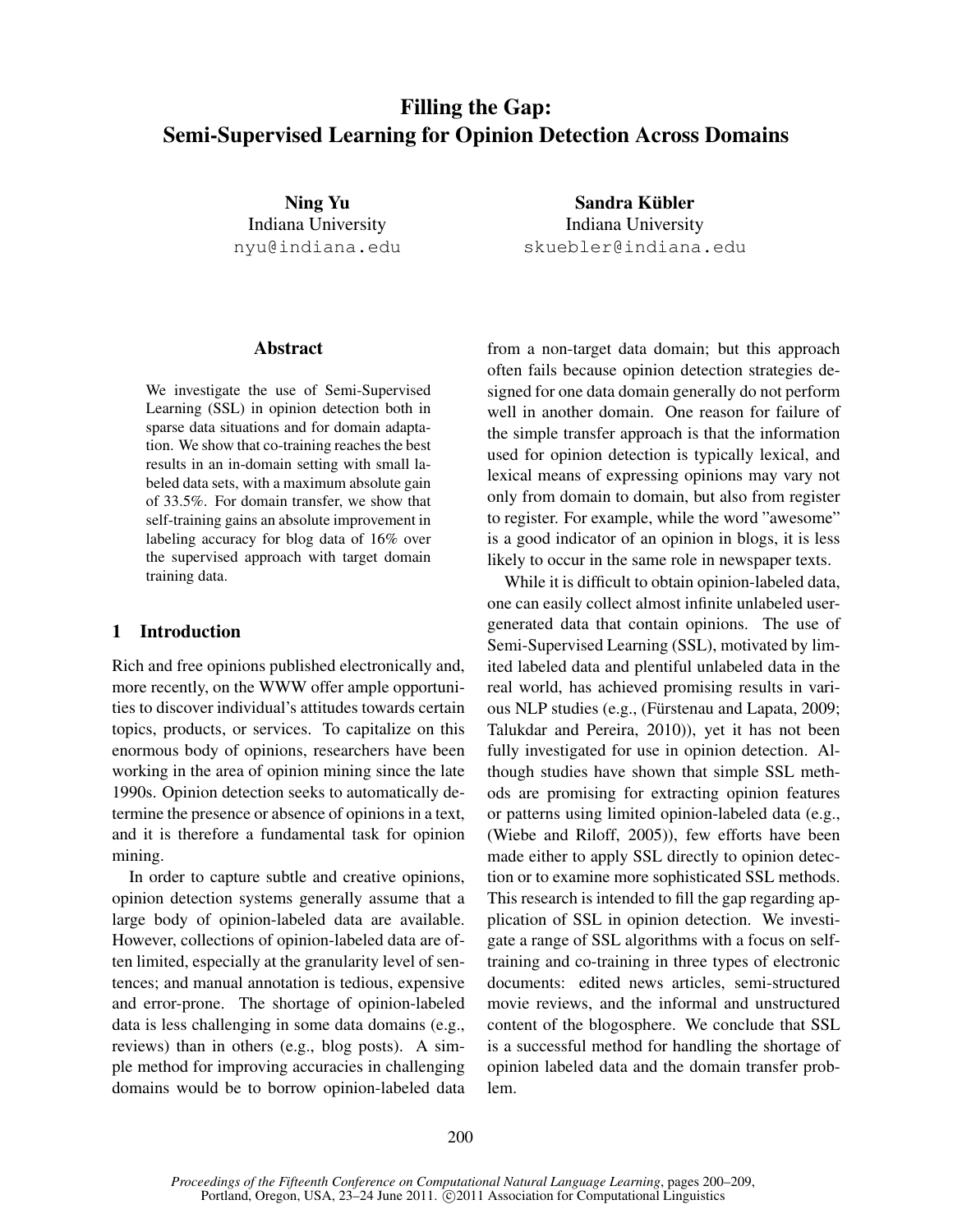# 2 Background and Related Work

There is a wide range of literature on opinion detection. We concentrate here on supervised and semisupervised approaches.

### 2.1 Supervised Learning for Opinion Detection

Supervised learning algorithms that can automatically learn important opinion-bearing features from an annotated corpus have been adopted and investigated for opinion detection and yielded satisfying results (Wiebe et al., 2004; Yu and Hatzivassiloglou, 2003; Zhang and Yu, 2007). With no classification techniques developed specifically for opinion detection, state-of-the-art topical supervised classification algorithms can achieve performance comparable to complex linguistic approaches when using binary values (i.e., presence or absence) and incorporating different types of features. Commonly used opinion-bearing features include bag-of-words, POS tags, ngrams, low frequency words or unique words (Wiebe et al., 2004; Yang et al., 2007), semantically oriented adjectives (e.g., "great", "poor") and more complex linguistic patterns. Both the scale and quality of the annotated corpus play an important role in the supervised learning approach.

### 2.2 SSL for Opinion Detection

In contrast to supervised learning, SSL learns from both labeled and unlabeled data. SSL assumes that, although unlabeled data hold no information about classes (e.g., "opinion" or "non-opinion"), they do contain information about joint distribution over classification features. Therefore, when a limited set of labeled data is available in the target domain, using SSL with unlabeled data is expected to achieve an improvement over supervised learning.

Self-training Self-training is the simplest and most commonly adopted form of SSL for opinion detection. Self-training was originally used to facilitate automatic identification of opinion-bearing features. For example, Riloff and Wiebe (2003) proposed a bootstrapping process to automatically identify subjective patterns. Self-training has also been applied directly for identifying subjective sentences by following a standard self-training procedure: (1) train an initial supervised classifier on the labeled data; (2) apply this classifier to unlabeled data and select the most confidently labeled data, as determined by the classifier, to augment the labeled data set; and (3) re-train the classifier by restarting the whole process. Wiebe and Riloff (2005) used a selftrained Naïve Bayes classifier for classifying subjective sentences and achieved better recall with modest precision over several rule-based classifiers.

One shortcoming of self-training is that the resulting data may be biased: That is, the final labeled data may consist of examples that are easiest for this particular opinion detector to identify.

Co-training The core idea of co-training is to use two classifiers and trade additional examples between them, assuming that the resulting union of classified examples is more balanced than examples resulting from using either classifier alone. When labeling new examples, a final decision is made by combining the predictions of the two updated learners. The original co-training algorithm assumes redundancy in the training data and thus more than one view can be used to represent and classify each example independently and successfully (Blum and Mitchell, 1998). For example, an image can be naturally represented by its text description or by its visual attributes. Even when a natural split in the feature set is not available, studies have shown that the key to co-training is the existence of two largely different initial learners, regardless of whether they are built by using two feature sets or two learning algorithms (Wang and Zhou, 2007).

When there are different views for the target examples, co-training is conceptually clearer than selftraining, which simply mixes features. Since cotraining uses each labeled example twice, it requires less labeled data and converges faster than selftraining. However, the lack of natural feature splits has kept researchers from exploring co-training for opinion detection. To the best of our knowledge, the only co-training application for opinion detection was reported by Jin et al. (2009), who created disjoint training sets for building two initial classifiers and successfully identified opinion sentences in camera reviews by selecting auto-labeled sentences agreed upon by both classifiers.

EM-Based SSL Expectation-Maximization (EM) refers to a class of iterative algorithms for maximum-likelihood estimation when dealing with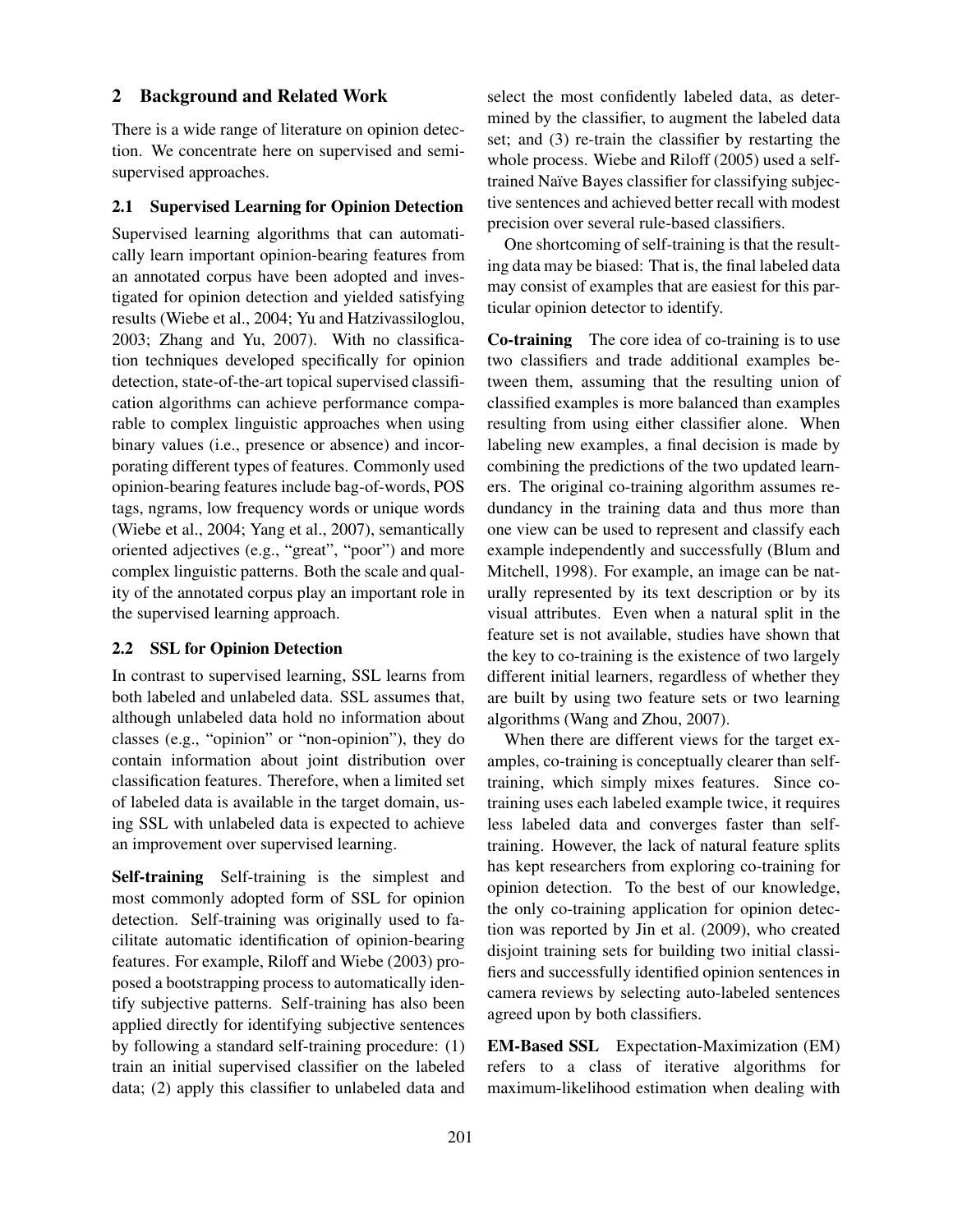incomplete data. Nigam et al. (1999) combined EM with a Naïve Bayes classifier to resolve the problem of topical classification, where unlabeled data were treated as incomplete data. The EM-NB SSL algorithm yielded better performance than either an unsupervised lexicon-based approach or a supervised approach for sentiment classification in different data domains, including blog data (Aue and Gamon, 2005; Takamura et al., 2006). No opinion detection applications of EM-based SSL have been reported in the literature.

S<sup>3</sup>VMs Semi-Supervised Support Vector Machines  $(S<sup>3</sup>VMs)$  are a natural extension of SVMs in the semi-supervised spectrum. They are designed to find the maximal margin decision boundary in a vector space containing both labeled and unlabeled examples. Although SVMs are the most favored supervised learning method for opinion detection,  $S<sup>3</sup>VMs$ have not been used in opinion detection. Graphbased SSL learning has been successfully applied to opinion detection (Pang and Lee, 2004) but is not appropriate for dealing with large scale data sets.

### 2.3 Domain Adaptation for Opinion Detection

When there are few opinion-labeled data in the target domain and/or when the characteristics of the target domain make it challenging to detect opinions, opinion detection systems usually borrow opinion-labeled data from other data domains. This is especially common in opinion detection in the blogosphere (Chesley et al., 2006). To evaluate this shallow approach, Aue and Gamon (2005) compared four strategies for utilizing opinion-labeled data from one or more non-target domains and concluded that using non-targeted labeled data without an adaptation strategy is less efficient than using labeled data from the target domain, even when the majority of labels are assigned automatically by a self-training algorithm.

Blitzer et al. (2007) and Tan et al. (2009) implemented domain adaptation strategies for sentiment analysis. Although promising, their domain adaptation strategies involved sophisticated and computationally expensive methods for selecting general features to link target and non-target domains.

# 3 Motivation and Objective

While SSL is especially attractive for opinion detection because it only requires a small number of labeled examples, the studies described in the previous section have concentrated on simple SSL methods. We intend to fill this research gap by comparing the feasibility and effectiveness of a range of SSL approaches for opinion detection. Specifically, we aim to achieve the following goals:

First, to gain a more comprehensive understanding of the utility of SSL in opinion detection. We examine four major SSL methods: self-training, cotraining, EM-NB, and  $S^3$ VM. We focus on selftraining and co-training because they are both wrapper approaches that can be easily adopted by any existing opinion detection system.

Second, to design and evaluate co-training strategies for opinion detection. Since recent work has shown that co-training is not restricted by the original multi-view assumption for target data and that it is more robust than self-training, we evaluate new co-training strategies for opinion detection.

Third, to approach domain transfer using SSL, assuming that SSL can overcome the problem of domain-specific features by gradually introducing targeted data and thus diminishing bias from the non-target data set.

# 4 SSL Experiments

Our research treats opinion detection as a binary classification problem with two categories: subjective sentences and objective sentences. It is evaluated in terms of classification accuracy.

Since a document is normally a mixture of facts and opinions (Wiebe et al., 2001), sub-document level opinion detection is more useful and meaningful than document-level opinion detection. Thus, we conduct all experiments on the sentence level.

The remainder of this section explains the data sets and tools used in this study and presents the experimental design and parameter settings.

#### 4.1 Data Sets

Three types of data sets have been explored in opinion detection studies: news articles, online reviews, and online discourse in blogs or discussion forums. These three types of text differ from one another in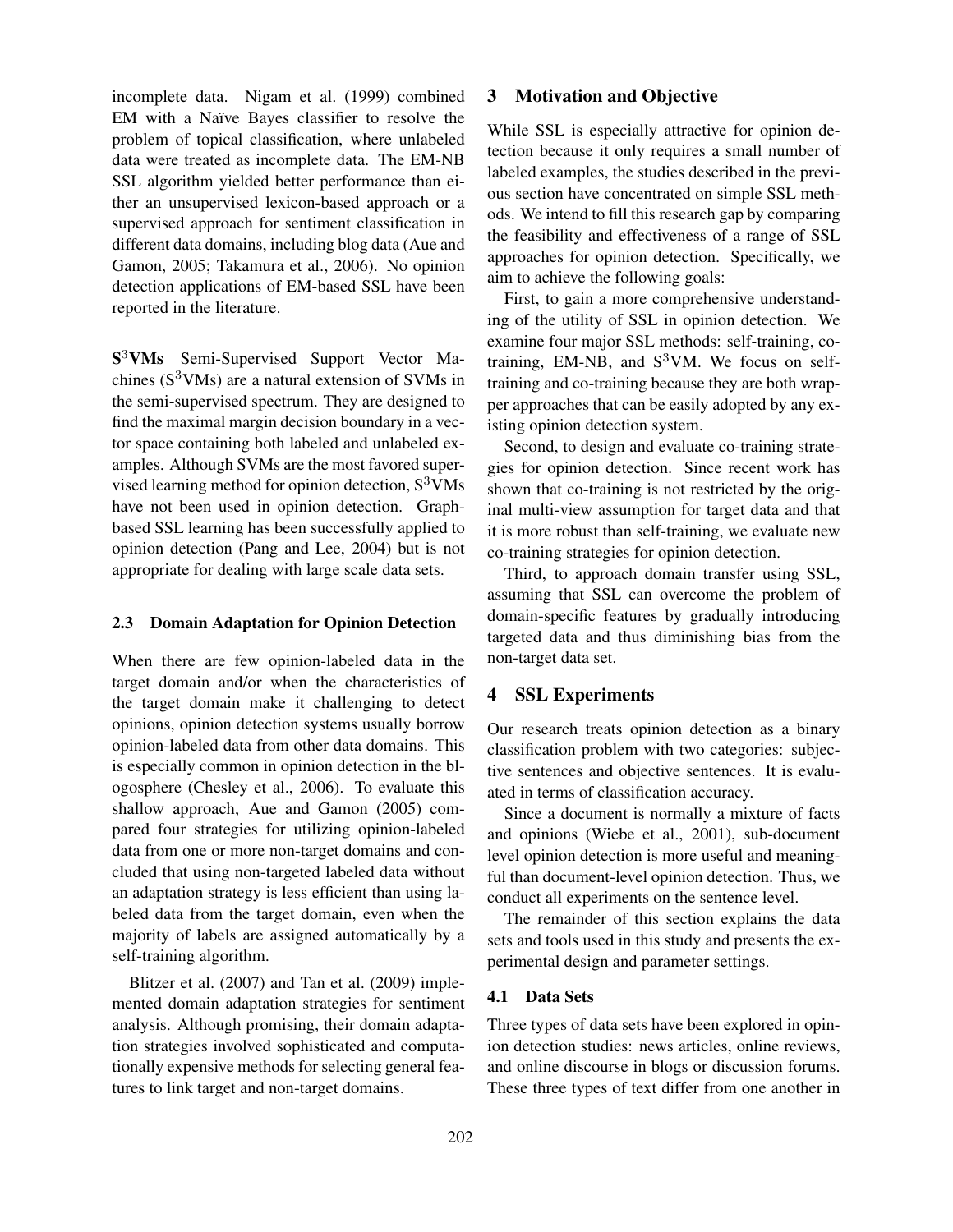terms of structure, text genre (e.g., level of formality), and proportion of opinions found therein. We selected a data set from each type in order to investigate the robustness and adaptability of SSL algorithms for opinion detection and to test the feasibility of SSL for domain adaptation.

Movie Review One of the standard data sets in opinion detection is the movie review data set created by Pang and Lee (2004). It contains 5,000 subjective sentences or snippets from the Rotten Tomatoes pages and 5,000 objective sentences or snippets from IMDB plot summaries, all in lowercase. Sentences containing less than 10 tokens were excluded and the data set was labeled automatically by assuming opinion inheritance: every sentence in an opinion-bearing document expresses an opinion, and every sentence in a factual document is factual. Although this assumption appears to be acceptable for movie review data, it is generally unreliable for other domains.

News Article The Wall Street Journal part of the Penn Treebank III has been manually augmented with opinion related annotations. This set is widely used as a gold-standard corpus in opinion detection research. According to the coding manual (Wiebe et al., 1999), subjective sentences are those expressing evaluations, opinions, emotions, and speculations. For our research, 5,174 objective sentences and 5,297 subjective sentences were selected based on the absence or presence of manually labeled subjective expressions.

JDPA Blog Post The JDPA corpus (Kessler et al., 2010) is a new opinion corpus released in 2010. It consists of blog posts that express opinions about automobile and digital cameras with named entities and sentiments expressed about them manually annotated. For our purpose, we extracted all sentences containing sentiment-bearing expressions as subjective sentences and manually chose objective sentences from the rest by eliminating subjective sentences that were not targeted to any labeled entities. After this process, we had approximately 10,000 subjective sentences and 4,348 objective sentences. To balance the number of subjective and objective sentences, we used 4,348 sentences from each category.

### 4.2 Data Preparation

We removed a small number of stop words. No stemming was conducted since the literature shows no clear gain from stemming in opinion detection. One reason for this may be that stemming actually erases subtle opinion cues such as past tense verbs. All words were converted to lowercase and numbers were replaced by a placeholder #. Both unigrams and bigrams were generated for each sentence.

Each data set was randomly split into three portions: 5% of the sentences were selected as the evaluation set and were not available during SSL and supervised learning (SL) runs; 90% were treated as unlabeled data (U) for SSL runs and i% ( $1 \le i \le 5$ ) as labeled data (L) for both SL and SSL runs. For each SSL run, a baseline SL run was designed with the same number of labeled sentences  $(i\%)$  and a full SL run was designed with all available sentences  $(90\% + i\%)$ . If effective, an SSL run would significantly outperform its corresponding baseline SL run and approach the performance of a full SL run.

# 4.3 Experimental Design

We conducted three groups of experiments: 1) to investigate the effectiveness of the SSL approach for opinion detection; 2) to explore different co-training strategies; and 3) to evaluate the applicability of SSL for domain adaptation.

# 4.3.1 General Settings for SSL

The Naïve Bayes classifier was selected as the initial classifier for self-training because of its ability to produce prediction scores and to work well with small labeled data sets. We used binary values for unigram and bigram features, motivated by the brevity of the text unit at the sentence level as well as by the characteristics of opinion detection, where occurrence frequency has proven to be less influential. We implemented two feature selection options: Chi square and Information Gain.

Parameters for SSL included:  $(1)$  Threshold  $k$  for number of iterations. If  $k$  is set to 0, the stopping criterion is convergence; (2) Number of unlabeled sentences available in each iteration  $u (u \ll U)$ ; (3) Number of opinion and non-opinion sentences,  $p$  and  $n$ , to augment L during each iteration; and (4) Weighting parameter  $\lambda$  for auto-labeled data. When  $\lambda$  is set to 0, auto-labeled and labeled data are treated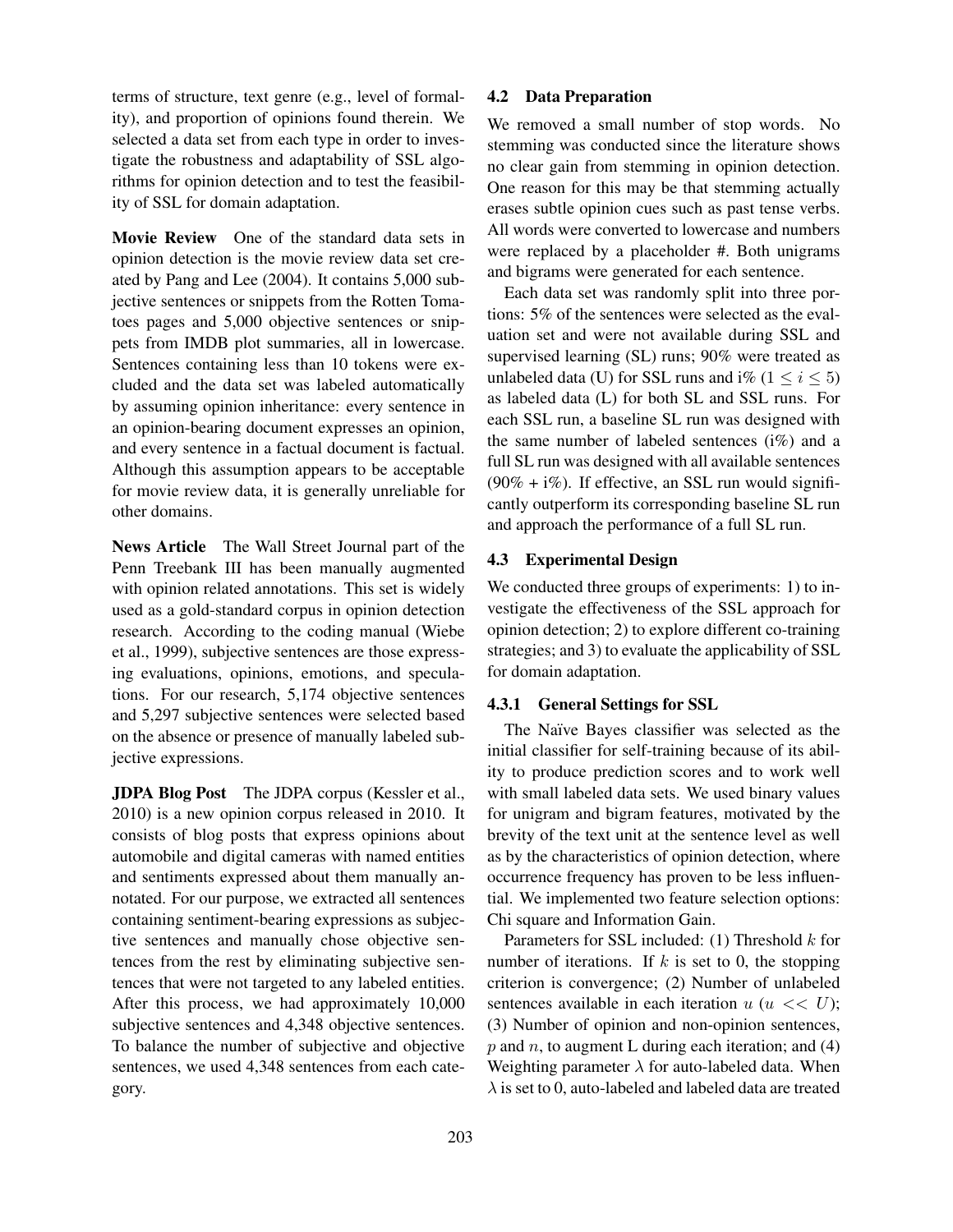equally; when  $\lambda$  is set to 1, feature values in an auto-labeled sentence are multiplied by the prediction score assigned to the sentence.

We used the WEKA data mining software (Hall et al., 2009) for data processing and classification of the self-training and co-training experiments. EM implemented in LingPipe (Alias-i, 2008) was used for the EM-NB runs.  $S<sup>3</sup>VMs$  implemented in SVM<sup>light</sup> (Joachims, 1999) and based on local search were adopted for the  $S<sup>3</sup>VM$  runs. Since hyper-parameter optimization for EM-NB and S<sup>3</sup>VM is not the focus of this research and preliminary explorations on parameter settings suggested no significant benefit, default settings were applied for EM-NB and  $S^3$ VM.

# 4.3.2 Co-Training Strategies

For co-training, we investigated five strategies for creating two initial classifiers following the criteria that these two classifiers either capture different features or based on different learning assumptions.

Two initial classifiers were generated: (1) Using unigrams and bigrams respectively to create two classifiers based on the assumption that low-order  $n$ -grams and high-order  $n$ -grams contain redundant information and represent different views of an example: content and context; (2) Randomly splitting feature set into two; (3) Randomly splitting training set into two; (4) Applying two different learning algorithms (i.e., Naïve Bayes and SVM) with different biases; and (5) Applying a character-based language model (CLM) and a bag-of-words (BOW) model where the former takes into consideration the sequence of words while the latter does not. In practice, for strategy (1), bigrams were used in combination with unigrams because bigrams alone are weak features when extracted from limited labeled data at sentence level.

Auto-labeled sentences were selected if they were assigned a label that both classifiers agreed on with highest confidence. Because our initial classifiers violated the original co-training assumptions, forcing agreement between confident predictions improved the maintenance of high precision.

### 4.3.3 Self-Training for Domain Adaptation

Based on the literature and our preliminary results (Yu and Kübler, 2010), movie reviews achieve

|                     | # Labeled Examples |      |      |      |      |      |
|---------------------|--------------------|------|------|------|------|------|
| <b>Type</b>         | 100                | 200  | 300  | 400  | 500  | all  |
| Self-tr             | 85.2               | 86.6 | 87.0 | 87.2 | 86.6 |      |
| <b>SL</b>           | 63.8               | 73.6 | 77.2 | 79.4 | 80.2 | 89.4 |
| $Co-tr.$            | 92.2               | 93.8 | 92.6 | 93.2 | 91.4 |      |
| SL                  | 75.8               | 80.8 | 82.6 | 85.2 | 84.8 | 95.2 |
| <b>EM-NB</b>        | 88.1               | 88.7 | 88.6 | 88.4 | 89.0 |      |
| SL                  | 73.5               | 78.7 | 81.3 | 82.8 | 83.9 | 91.6 |
| $\overline{S}^3$ VM | 59.0               | 68.4 | 67.8 | 67.0 | 75.2 |      |
| SL                  | 70.0               | 72.8 | 75.6 | 76.2 | 80.0 | 90.0 |

Table 1: Classification accuracy(%) of SSL and SL on movie reviews

the highest accuracy while news articles and blog reviews are considerably more challenging. Thus, we decided to use movie reviews as source data and news articles and blog posts as target data domains. While the data split for the target domain remains the same as in section 4.2, all sentences in the source domain, except for the 5% evaluation data, were treated as labeled data. For example, in order to identify opinion-bearing sentences from the blog data set, all 9,500 movie review sentences and i% of blog sentences were used as labeled data, 90% of blog sentences were used as unlabeled data, and 5% as evaluation data. We also applied a parameter to gradually decrease the weight of the source domain data, similar to the work done by Tan et al. (2009).

# 5 Results and Evaluation

Overall, our results suggest that SSL improves accuracy for opinion detection although the contribution of SSL varies across data domains and different strategies need to be applied to achieve optimized performance. For the movie review data set, almost all SSL runs outperformed their corresponding baseline SL runs and approached full SL runs; for the news article data set, SSL performance followed a similar trend but with only a small rate of increase; for the blog post data set, SSL runs using only blog data showed no benefits over the SL baseline, but with labeled movie review data, SSL runs produced results comparable with full SL result.

#### 5.1 SSL vs. SL

Table 1 reports the performance of SSL and SL runs on movie review data based on different numbers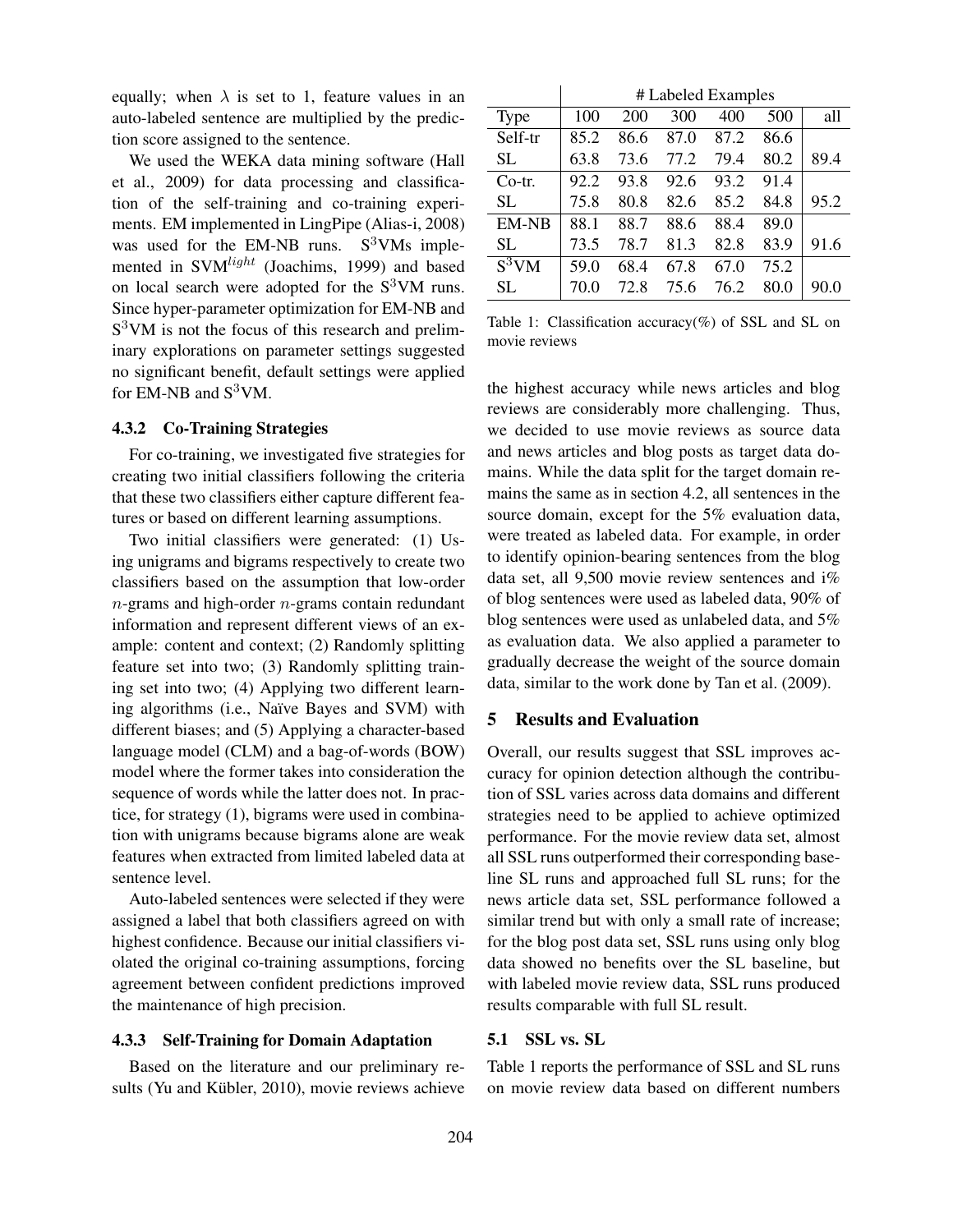of initial labeled sentences. Both the self- and cotraining runs reported here used the same parameter settings:  $k=0$ ,  $u=20$ ,  $p=2$ ,  $n=2$ ,  $\lambda =0$ , with no feature selection. The co-training results in Table 1 used a CLM and a BOW model (see section 5.2). SL runs for co-training classified sentences based on the highest score generated by two classifiers; SL runs for  $S^3$ VM applied the default SVM setting in  $SVM<sup>light</sup>$ ; and SL runs for EM-NB used the Naïve Bayes classifier in the EM-NB implementation in LingPipe.

Table 1 shows that, except for  $S^3VM$ , SSL always outperforms the corresponding SL baseline on movie reviews: When SSL converges, it achieves improvement in the range of 8% to 34% over the SL baseline. The fewer initial labeled data, the more benefits an SSL run gained from using unlabeled data. For example, using 100 labeled sentences, selftraining achieved a classification accuracy of 85.2% and outperformed the baseline SL by 33.5%. Although this SSL run was surpassed by 4.9% by the full SL run using all labeled data, a great amount of effort was saved by labeling only 100 sentences rather than 9,500. Co-training produced the best SSL results. For example, with only 200 labeled sentences, co-training yielded accuracy as high as 93.8%. Overall, SSL for opinion detection on movie reviews shows similar trends to SSL for traditional topical classification (Nigam and Ghani, 2000).

However, the advantages of SSL were not as significant in other data domains. Figure 1 demonstrates the performance of four types of SSL runs relative to corresponding baseline and full SL runs for all three data sets. All SSL runs reported here used 5% data as labeled data. Lines with different patterns indicate different data sets, green triangles mark baseline SL runs, green dots mark full SL runs, and red crosses mark SSL runs. Numbers next to symbols indicate classification accuracy. For each line, if the red cross is located above the triangle, it indicates that the SSL run improved over the SL baseline; and, the closer the red cross to the upper dot, the more effective was the SSL run. Figure 1 shows that  $S<sup>3</sup>VM$  degrades in performance for all three data sets and we exclude it from the following discussion. From movie reviews to news articles to blog posts, the classification accuracy of baseline SL runs as well as the improvement gained by SSL



Figure 1: Classification accuracy(%) of SSL and SL on three data sets  $(i=5)$ 

runs decreased: With greater than 80% baseline accuracy on movie reviews, SSL runs were most effective; with slightly above 70% baseline accuracy on news articles, self-training actually decreased performance of the corresponding SL baseline while co-training and EM-NB outperformed the SL baseline only slightly; and with 60% or so baseline accuracy on blog posts, none of the SSL methods showed improvement. We assume that the lower the baseline accuracy, the worse the quality of auto-labeled data, and, therefore, the less advantages is application of SSL. We also found that the average sentence length in blog posts (17 words) is shorter than the average sentence length in either movie reviews (23.5 words) or news articles (22.5 words), which posed an additional challenge because there is less information for the classifier in terms of numbers of features.

Overall, for movie reviews and news articles, cotraining proved to be most robust and effective and EM-NB showed consistent improvement over the SL baseline. For news articles, EM-NB increased accuracy from 63.5% to 68.8% with only 100 labeled sentences. For movie reviews, a close look at EM-NB iterations shows that, with only 32 labeled sentences, EM-NB was able to achieve 88% classification accuracy, which is close to the best performance of simple Naïve Bayes self-training using 300 labeled sentences. This implies that the prob-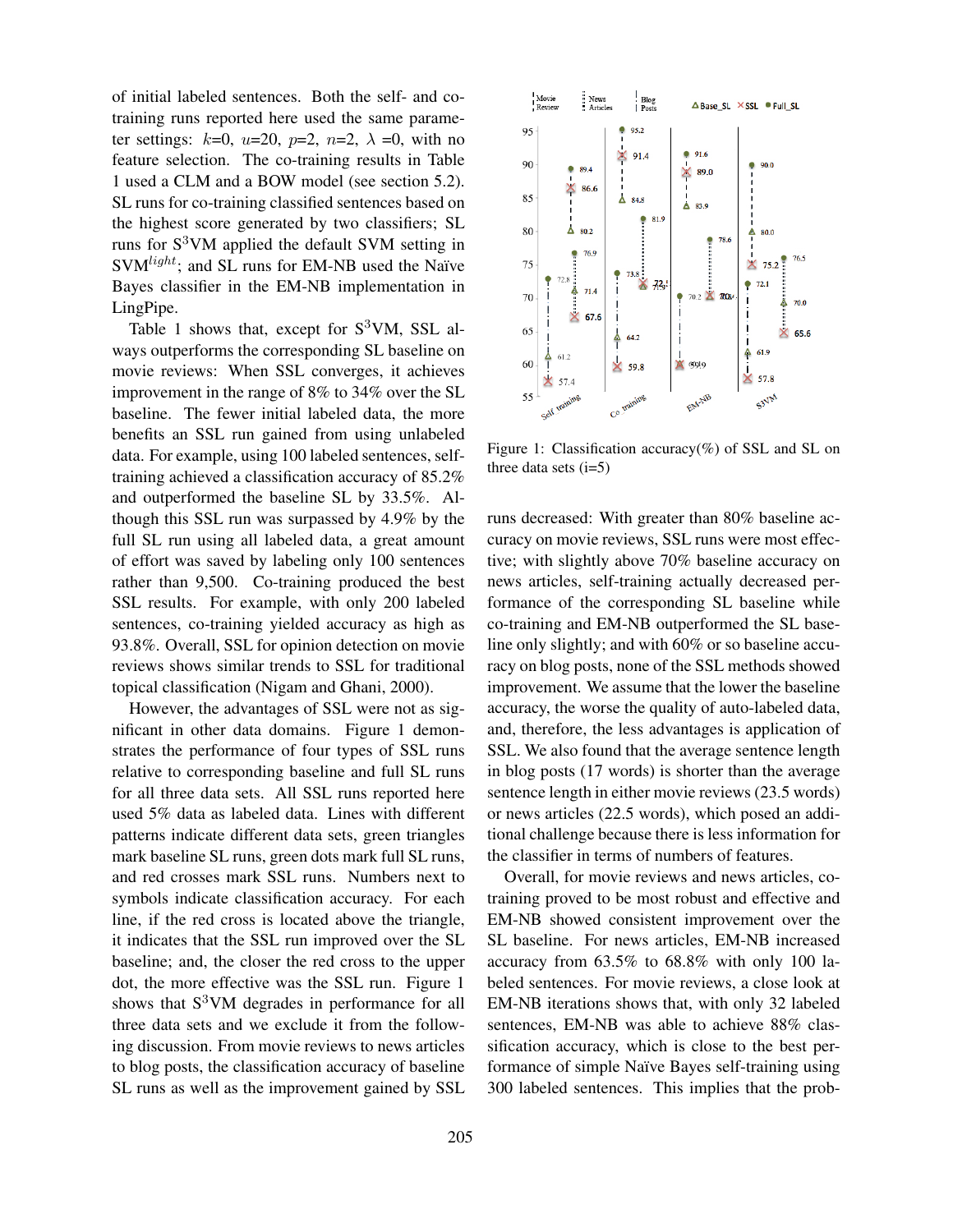

Figure 2: Performance of four co-training strategies on movie review data

lem space of opinion detection may be successfully described by the mixture model assumption of EM. As for blog posts, since the performance of the baseline classifiers was only slightly better than chance (50%), we needed to improve the baseline accuracy in order for SSL to work. One solution was to introduce high quality features. We augmented feature set with domain independent opinion lexicons that have been suggested as effective in creating high precision opinion classifier, but improvement was only minimal. An alternative solution was to borrow more labeled data from non-blog domains(s). Section 5.3 discusses dealing with a 'difficult' data domain using data from an 'easy' domain.

The preliminary exploration of different parameter settings for both self- and co-training showed no significant benefit gained by setting the weight parameter  $\lambda$  or applying feature selection; and using a larger number of unlabeled sentences u available for each iteration did not improve results. Further investigation is needed for an in-depth explanation.

#### 5.2 Co-training

The best co-training runs reported in Table 1 and Figure 1 used an 8-grams CLM to train one classifier and a BOW model to train the other classifier. These two classifiers differ both in feature representation (i.e., character vs. word) and in learning algorithm (language model vs. pure statistical model). To investigate whether the two different classifiers improve each other's performance during iterations, we analyzed the CLM and BOW classifiers individually. When comparing the BOW classifier during co-training iterations to the performance of corresponding SL runs based on BOW, the former using both CLM and BOW classifiers always outperformed the latter, indicating that the BOW classifier learned from CLM. Similarly, the CLM classifier also gained from the BOW classifier during cotraining.

Figure 2 shows that for the movie review domain, other simple co-training configurations also produced promising results by using different feature sets (e.g., unigrams and the union of unigrams and bigrams, or randomly split feature sets) or different training sets. In the news domain, we observed similar trends. This shows the robustness and great potential of co-training. Because even with the logistic model to output probabilistic scores for the SVM classifier, the difference in probabilities was too small to select a small number of top predictions, adding an SVM classifier for co-training did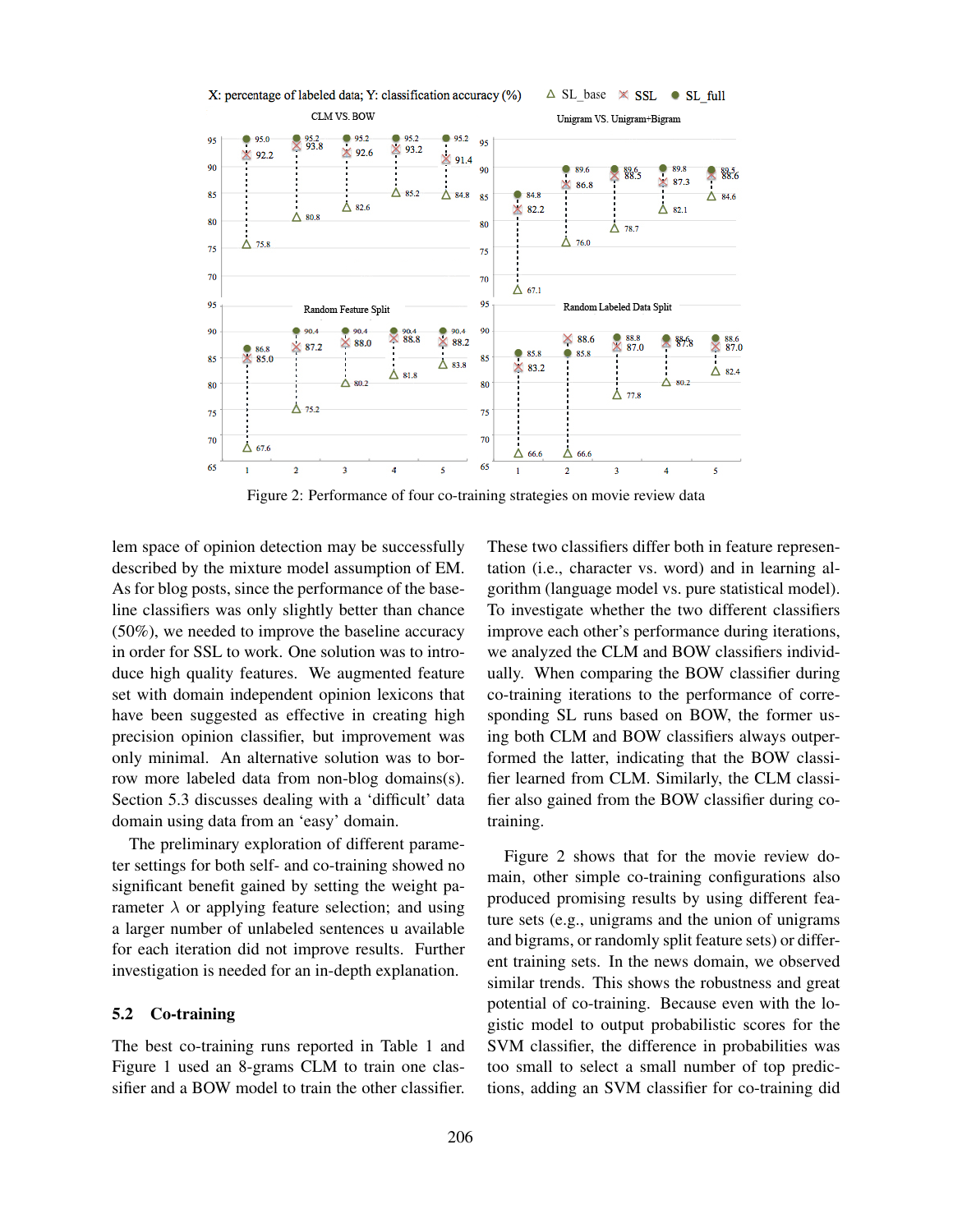not improve accuracy and is not discussed here.

An observation of the performance of selftraining and co-training over iterations confirmed that co-training used labeled data more effectively for opinion detection than self-training, as suggested for traditional topical classification. We found that, overall, co-training produces better performance than self-training and reaches optimal performance faster. For instance, with 500 labeled sentences, a self-training run reached an optimal classification accuracy of 88.2% after adding 4,828 automatically annotated sentences for training, while the co-training run reached an optimal performance of 89.4% after adding only 2,588 sentences.

#### 5.3 Domain Transfer

Even without any explicit domain adaptation methods, results indicate that simple self-training alone is promising for tackling domain transfer between the source domain movie reviews and the target domains news articles and blog posts.

Target domain news articles We used 9,500 labeled movie review sentences to train a Naïve Bayes classifier for news articles. Although this classifier produced a fairly good classification accuracy of 89.2% on movie review data, its accuracy was poor (64.1%) on news data (i.e., domain-transfer SL), demonstrating the severity of the domain transfer problem. Self-training with Naïve Bayes using unlabeled data from the news domain (i.e., domaintransfer SSL run) improved the situation somewhat: it achieved a classification accuracy of 75.1% surpassing the domain-transfer SL run by more than 17%. To finvestigate how well SSL handles the domain transfer problem, a full in-domain SL run that used all labeled news sentences was also performed. This full SL run achieved 76.9% classification accuracy, only 1.8% higher than the domain-transfer SSL run, which did not use any labeled news data.

Target domain blog posts Because blog data are more challenging than news data, we kept 5% blog data as labeled data. Both SSL runs with and without out-of-domain data are depicted in Figure 3. Selftraining using only blog data decreases SL baseline performance (dashed black line). Keeping the same settings, we added additional labeled data from the movie reviews, and self-training (gray line) came



Figure 3: Self-training for domain transfer between movie reviews (source domain) and blogs (target domain)

closer to the performance of the full SL run (red line), which used 90% of the labeled blog data. We then added a control factor that reduced the impact of movie review data gradually (i.e., a decrease of 0.001 in each iteration). Using this control, the selftraining run (solid black line) reached and occasionally exceeded the performance of the full SL run.

#### 6 Conclusion and Future Work

We investigated major SSL methods for identifying opinionated sentences in three domains. For movie review data, SSL methods attained state-ofthe-art results with a small number of labeled sentences. Even without a natural feature split, different co-training strategies increased the baseline SL performance and outperformed other SSL methods. Due to the nature of the movie review data, we suspect that opinion detection on movie reviews is an 'easy' problem because it relies, strictly speaking, on distinguishing movie reviews from plot summaries, which also involves genre classification. For other manually created data sets that are expected to reflect real opinion characteristics, the SSL approach was impeded by low baseline precision and showed limited improvement. With the addition of out-of-domain labeled data, however, self-training exceeded full SL. This constitutes a successful new approach to domain adaptation.

Future work will include integrating opinion lexicons to bootstrap baseline precision and exploring co-training for domain adaptation.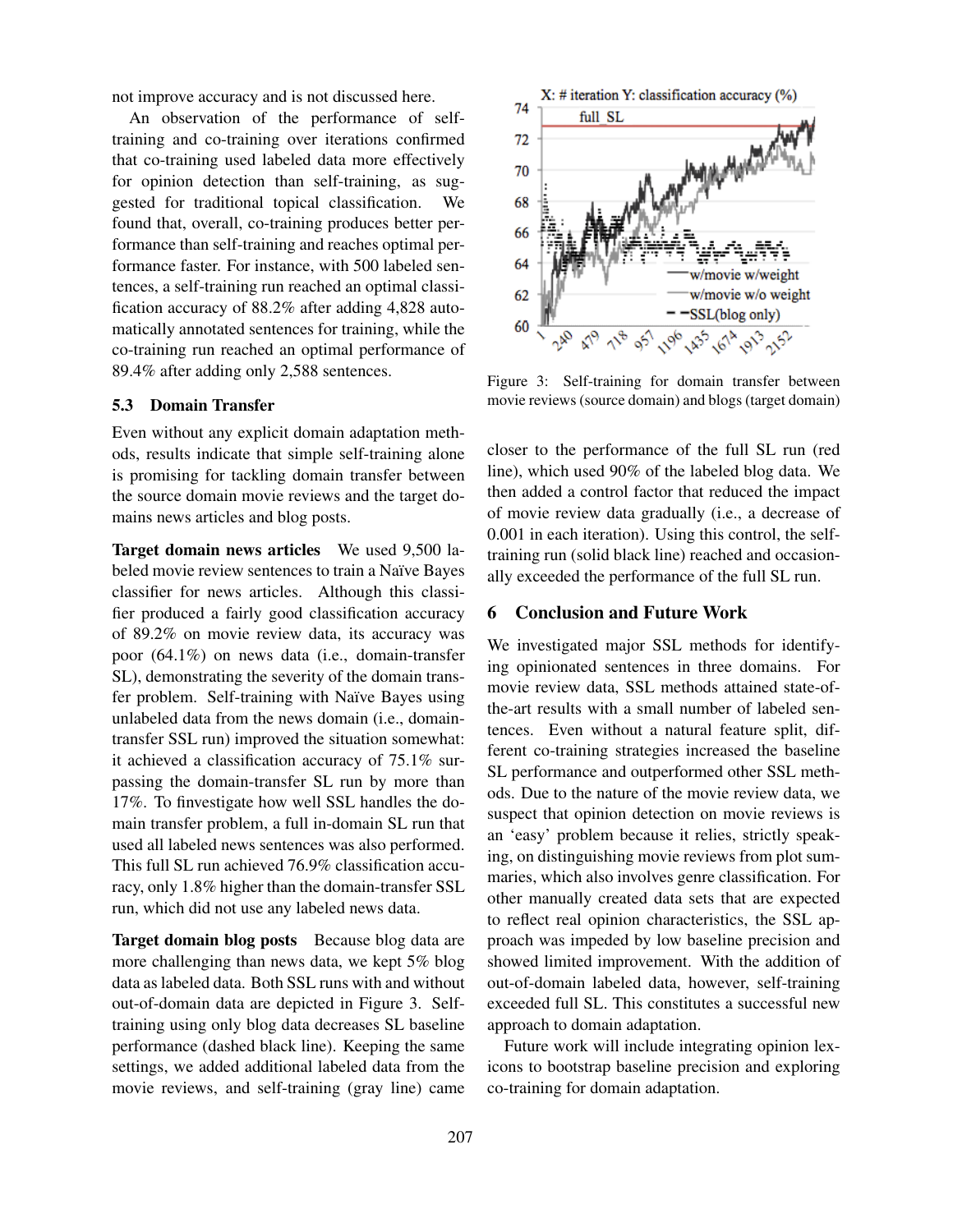### References

- Alias-i. 2008. LingPipe (version 4.0.1). Available from http://alias-i.com/lingpipe.
- Anthony Aue and Michel Gamon. 2005. Customizing sentiment classifiers to new domains: A case study. In *Proceedings of the International Conference on Recent Advances in Natural Language Processing (RANLP)*, Borovets, Bulgaria.
- John Blitzer, Mark Dredze, and Fernando Pereira. 2007. Biographies, Bollywood, boom-boxes and blenders: Domain adaptation for sentiment classification. In *Proceedings of the 45th Annual Meeting of the Association of Computational Linguistics (ACL)*, pages 440– 447, Prague, Czech Republic.
- Avrim Blum and Tom Mitchell. 1998. Combining labeled and unlabeled data with co-training. In *Proceedings of the 11th Annual Conference on Computational Learning Theory*, pages 92–100, Madison, WI.
- Paula Chesley, Bruce Vincent, Li Xu, and Rohini K. Srihari. 2006. Using verbs and adjectives to automatically classify blog sentiment. In *Proceedings of AAAI-CAAW-06, the Spring Symposia on Computational Approaches to Analyzing Weblogs*, Menlo Park, CA.
- Hagen Fürstenau and Mirella Lapata. 2009. Semisupervised semantic role labeling. In *Proceedings of the 12th Conference of the European Chapter of the ACL (EACL)*, pages 220–228, Athens, Greece.
- Mark Hall, Eibe Frank, Geoffrey Holmes, Bernhard Pfahringer, Peter Reutemann, and Ian H. Witten. 2009. The WEKA data mining software: An update. *SIGKDD Explorations*, 11(1).
- Wei Jin, Hung Hay Ho, and Rohini K. Srihari. 2009. OpinionMiner: A novel machine learning system for web opinion mining. In *Proceedings of the 15th ACM SIGKDD International Conference on Knowledge Discovery and Data Mining*, Paris, France.
- Thorsten Joachims. 1999. Making large-scale SVM learning practical. In B. Schölkopf, C. Burges, and A. Smola, editors, *Advances in Kernel Methods - Support Vector Learning*. MIT-Press.
- Jason S. Kessler, Miriam Eckert, Lyndsie Clark, and Nicolas Nicolov. 2010. The ICWSM 2010 JDPA sentiment corpus for the automotive domain. In *4th International AAAI Conference on Weblogs and Social Media Data Workshop Challenge (ICWSM-DWC)*, Washington, D.C.
- Kamal Nigam and Rayid Ghani. 2000. Analyzing the effectiveness and applicability of co-training. In *Proceedings of the Ninth International Conference on Information and Knowledge Management*, McLean, VA.
- Kamal Nigam, Andrew Kachites Mccallum, Sebastian Thrun, and Tom Mitchell. 1999. Text classification

from labeled and unlabeled documents using EM. *Machine Learning*, 39:103–134.

- Bo Pang and Lillian Lee. 2004. A sentimental education: Sentiment analysis using subjectivity summarization based on minimum cuts. In *Proceedings of the 42nd Annual Meeting on Association for Computational Linguistics*, Barcelona, Spain.
- Ellen Riloff and Janyce Wiebe. 2003. Learning extraction patterns for subjective expressions. In *Proceedings of the Conference on Empirical Methods in Natural Language Processing (EMNLP)*, Sapporo, Japan.
- Hiroya Takamura, Takashi Inui, and Manabu Okumura. 2006. Latent variable models for semantic orientations of phrases. In *Proceedings of the 11th Conference of the European Chapter of the Association for Computational Linguistics (EACL)*, Trento, Italy.
- Partha Pratim Talukdar and Fernando Pereira. 2010. Experiments in graph-based semi-supervised learning methods for class-instance acquisition. In *Proceedings of the 48th Annual Meeting of the Association for Computational Linguistics (ACL)*, pages 1473–1481, Uppsala, Sweden.
- Songbo Tan, Xueqi Cheng, Yufen Wang, and Hongbo Xu. 2009. Adapting naive Bayes to domain adaptation for sentiment analysis. In *Proceedings of the 31st European Conference on Information Retrieval (ECIR)*, Toulouse, France.
- Wei Wang and Zhi-Hua Zhou. 2007. Analyzing cotraining style algorithms. In *Proceedings of the 18th European Conference on Machine Learning*, Warsaw, Poland.
- Janyce Wiebe and Ellen Riloff. 2005. Creating subjective and objective sentence classifiers from unannotated texts. In *Proceedings of the 6th International Conference on Intelligent Text Processing and Computational Linguistics (CICLing)*, Mexico City, Mexico.
- Janyce Wiebe, Rebecca Bruce, and Thomas O'Hara. 1999. Development and use of a gold standard data set for subjectivity classifications. In *Proceedings of the 37th Annual Meeting of the Association for Computational Linguistics (ACL)*, College Park, MD.
- Janyce Wiebe, Rebecca Bruce, Matthew Bell, Melanie Martin, and Theresa Wilson. 2001. A corpus study of evaluative and speculative language. In *Proceedings of the 2nd ACL SIGdial Workshop on Discourse and Dialogue*, Aalborg, Denmark.
- Janyce Wiebe, Theresa Wilson, Rebecca Bruce, Matthew Bell, and Melanie Martin. 2004. Learning subjective language. *Computational Linguistics*, 30(3):277–308.
- Kiduk Yang, Ning Yu, and Hui Zhang. 2007. WIDIT in TREC-2007 blog track: Combining lexicon-based methods to detect opinionated blogs. In *Proceedings of the 16th Text Retrieval Conference (TREC)*, Gaithersburg, MD.